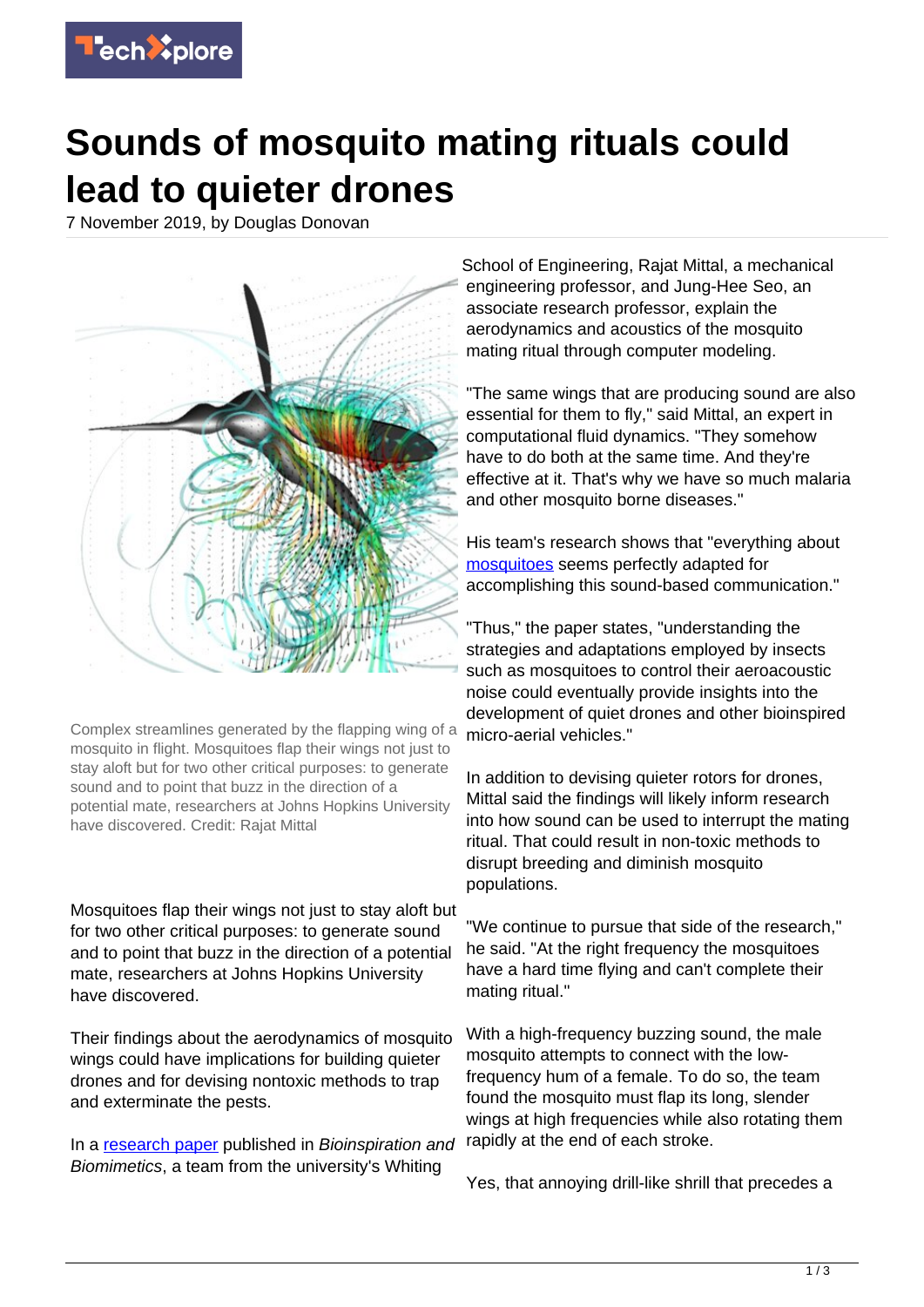

female's bite is also a vibrating serenade to a male sounds," Mittal said. "Fruit flies, which are similar in mosquito's antennae.



size to mosquitoes, have short and stubby wings. Furthermore, mosquitoes are flapping at much higher frequencies than fruit flies. There is a reason for this. Higher frequencies are better at producing sounds."

 **More information:** Jung-Hee Seo et al, Mechanism and scaling of wing tone generation in mosquitoes, Bioinspiration & Biomimetics (2019). [DOI: 10.1088/1748-3190/ab54fc](http://dx.doi.org/10.1088/1748-3190/ab54fc)

Provided by Johns Hopkins University

Credit: Johns Hopkins University

Unlike other flying insects their size, Mittal said mosquitoes have adapted their anatomy and flight physiology to solve the "complex multifactorial problem" of trying to fly and flirt at the same time.

"The wing tones as well as the aerodynamic forces for flight are highly directional and mosquitoes need to simultaneously control both for the successful completion of a mate-chase," the paper reports.

The quick rotation of the wings "generate additional lift force" to keep them aloft, according to the research. But this same rotation also aids in directing the "wing tone" in a forward direction, which is important for chasing potential mates.

"If I'm talking to you and I turn my back, you'll have a hard time hearing me," Mittal explained. "They have to be able to direct their sounds properly."

The speedy flapping and truncated range, or amplitude, is far faster and shorter than similarlysized winged insects such as [fruit flies](https://techxplore.com/tags/fruit+flies/). That's why mosquitoes, unlike fruit flies, possess a "wing tone buzz" that is "particularly annoying to humans," according to the paper.

The "long and slender [wing](https://techxplore.com/tags/wing/) is perfect for making